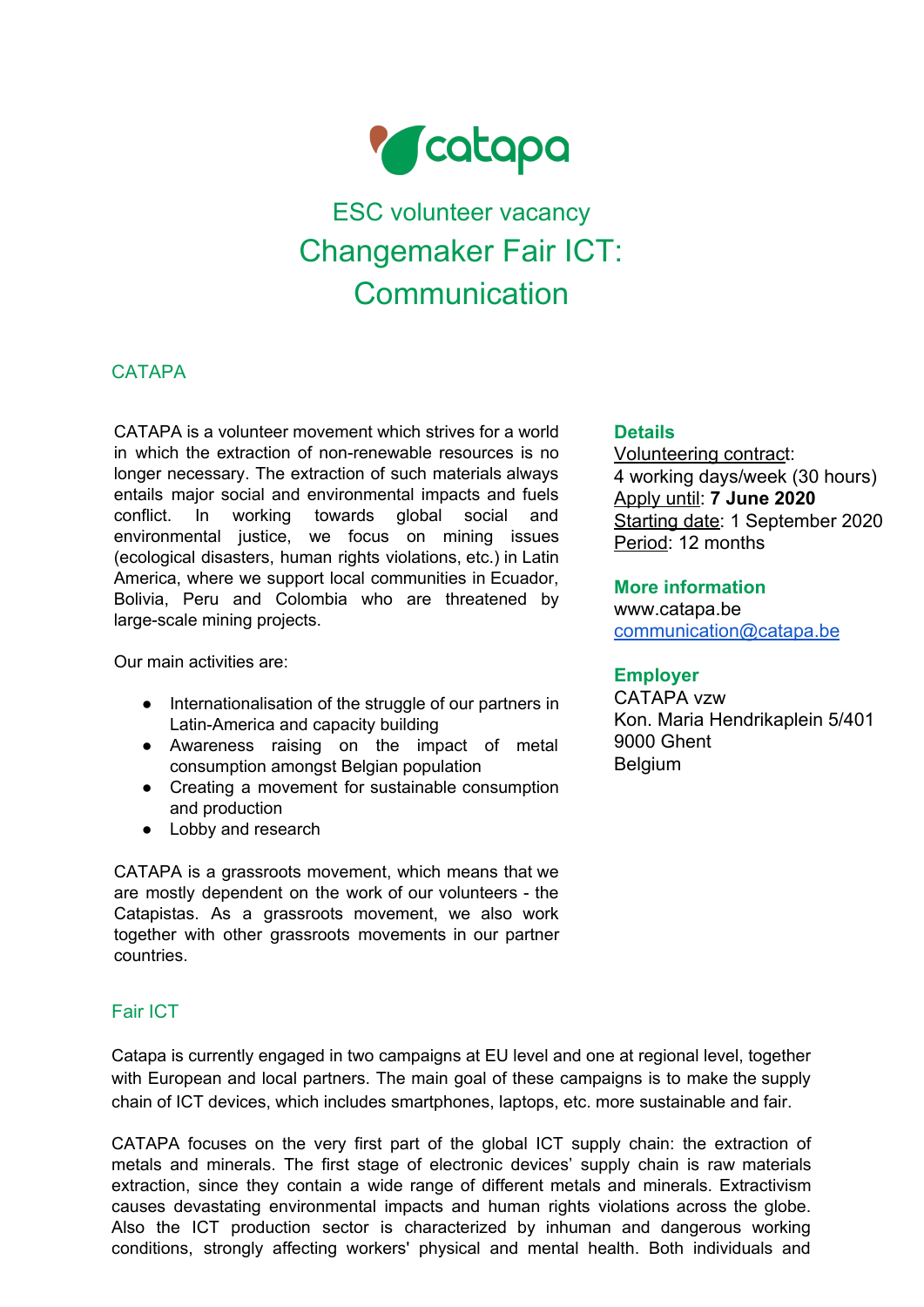

public consumers have an essential role in influencing the supply chain because they may make decisions and ask for policies that can change the current unsustainable system.

Catapa works to reach fair ICT through:

- Awareness raising of the broader public
- Advocacy towards public and private institutions for more sustainable ICT procurement (from purchasing to reuse policy)
- Supply chain research
- Searching and supporting solutions & alternatives
- Supporting organisations to develop a more sustainable ICT purchasing policy

#### Who are we looking for?

We are looking for an ESC (European Solidarity Corps) volunteer to support the CATAPA movement, and in particular the campaigns about fair ICT. The volunteer will be trained to think critically and spread knowledge of these issues and to encourage other young people to become active EU citizens. The tasks are flexible depending on your learning goals and the needs of the organisation.

You will mainly be working in our office team (4 part-time staff + 2 ESC volunteers + variable number of interns) which supports the work of the movement. Since CATAPA is a volunteer movement, you will be working in close collaboration with motivated and enthusiastic volunteers.

#### Possible tasks

- Take part in our [Changemakers](https://catapa.be/en/act-now/become-a-change-maker/) programme
- Write, review and proofread articles
- Assist with creating promotional material for social media and posters
- Help with the communication and promotion tasks for events
- Contribute in managing our social media channels (Facebook, Instagram,Twitter)
- Help in keeping our website updated
- Participate actively in the Communication working group and its activities
- Support volunteers and contribute to volunteer management tasks
- Assist in the organisation of various educational activities (International Speakers Tour 'Open Min(e)d', training weekends, public actions, info-evenings, documentary screenings…)
- Some administrative tasks related to the daily functioning of our office with the possibility to get an insight in the management of a non-profit organisation
- Develop and implement your own ideas (for activities) into the work of CATAPA.